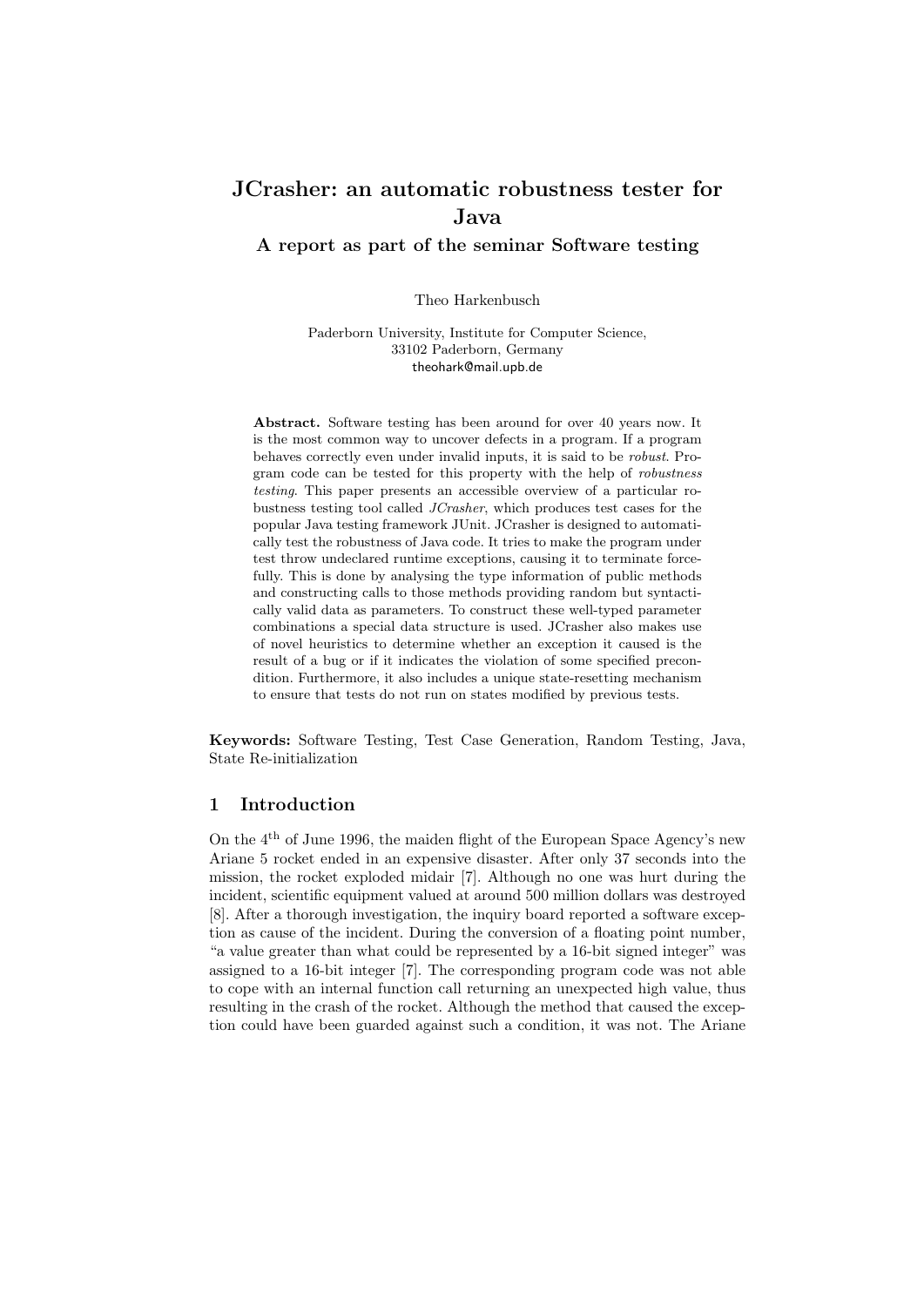5 incident can be seen as an extremely costly example for the demand of robust software.

Software robustness can be defined as "the degree to which a system or component can function correctly in the presence of invalid inputs or stressful environmental conditions" according to the IEEE standard glossary of software engineering terminology [6]. With JCrasher, Csallner and Smaragdakis propose a way to test the (software) robustness of Java applications automatically without the need of supervision [3]. To achieve this level of automation, a random testing approach is incorporated. JCrasher produces random inputs which are supplied to public methods of the program under test. As JCrasher tries to get the program under test to crash by throwing an undeclared runtime exception, it is crucial that the randomly generated data is also type-correct in terms of Java semantics as otherwise its generated test cases could not be compiled. To ensure the construction of correctly typed inputs, a special data structure is utilized (Section 2.2). The authors note that JCrasher has been designed with practicality in mind as it outputs test cases for the popular Java testing framework JUnit. These test cases can easily be integrated into a typical industrial development cycle where an incremental built software project is tested during night time [3].

Csallner and Smaragdakis are, however, not the first to propose such an automatic testing approach based on the principles of random testing (Section 3). Nevertheless, JCrasher offers some novel concepts that are noteworthy. For instance, it incorporates a unique heuristic function which helps to decide if a caught Java exception was raised because of a genuine bug or if it is merely the result of a precondition violation (Section 2.3). Csallner and Smaragdakis also propose a new technique to ensure that previously run test cases will not affect subsequent test cases. This is done with the help of a special re-initialization strategy for static data which will be discussed later on.

The following sections will explain the general functionality of JCrasher in detail. Special emphasis will lay on the proposed novelties. Note that the following concepts are based on the original JCrasher paper by Csallner and Smaragdakis if not stated otherwise.

## 2 Architecture of JCrasher

JCrasher tests the robustness of Java program code. Hence, it requires a Java program as input—specifically, its bytecode. As output it produces numerous JUnit test cases. It is not uncommon to generate up to two million test cases in a five hour time span, depending on the complexity of the Java program under test [3]. By auto-generating persistently saved JUnit test cases, JCrasher allows for human inspection of the tests. This means that developers can cherry pick certain test cases that are particularly successful and integrate them into their regular testing suite. The next section will give insight on how these test cases are generated.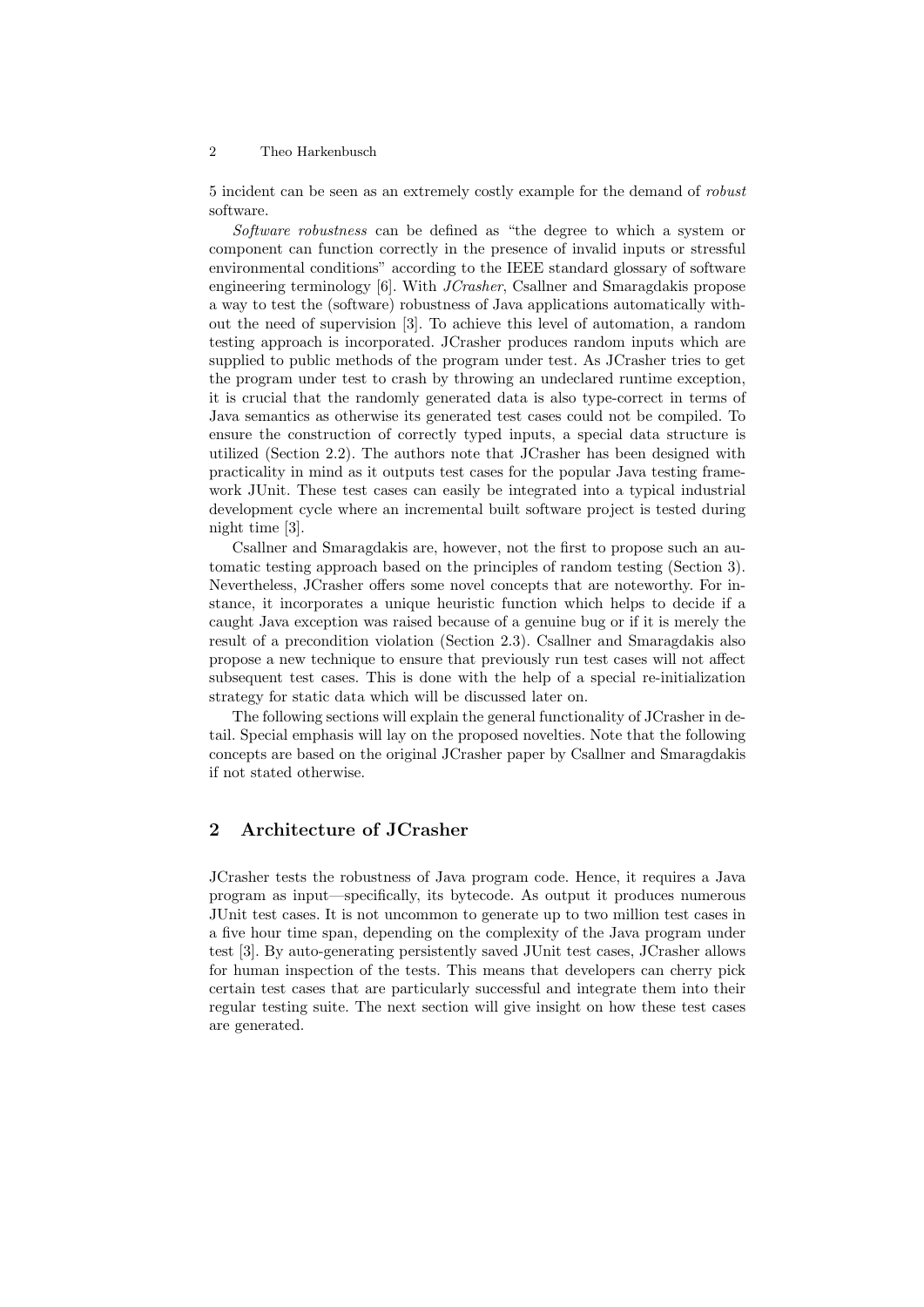#### 2.1 Test Case Generation

With the help of Java reflection, JCrasher scans the provided bytecode for methods with the access modifier set to public. The robustness of public methods is something particular interesting to test against, as public methods can be seen as way to interact with the world around the program and are thus influenced by external parameters [3]. JCrasher is looking for values which it can supply to the found public methods as parameters in order to crash the target program. If said method then crashes, i.e. throws an undeclared runtime exception, it follows that it is not robust. It would be the responsibility of the callee to enforce possible preconditions regarding the provided parameters [3]. The preferred way to do this in Java is to throw an IllegalArgumentException to let the the caller know that the method does not know how to deal with the provided parameters [3].

For each declared method f that JCrasher finds, it will produce a random sample of executable test cases. Each of these generated test cases will pass a different parameter combination to f. For example if we want to test a method public void setAge(int age), we could construct numerous test cases and provide the method with different integer values. In theory we could construct  $2^{32}$  possible test cases for this method alone, as this is the space of possible integer values in the Java programming language [5]. The number of possible tests is, therefore, extremely huge and JCrasher can only test so much of it. However, JCrasher can work autonomously and is, therefore, very cheap to use [3]. It can be used to assist other testing techniques and it using it does not introduce any disadvantages.

Java is a programming language with object-orientated features, therefore, it is possible that a method not only expects primitive data types (boolean, byte, char, int, float, double, long, short [5]) as input but also Java objects. Consequentially, JCrasher must be able to construct the needed Java objects in order to test found methods. This is why JCrasher keeps track of how to construct objects of different types by using a special data structure: The parameter-graph.

#### 2.2 Parameter-Graph

The parameter-graph is an in-memory data structure that represents the parameterspace of the methods in the input program. It is essentially a mapping from Java types to either methods returning that particular type or to some pre-set values [3]. An example for a pre-set value would be 1, 0 and -1 for integer values. Additionally, null is a reasonable substitute for any reference type and can be used for any object [3]. JCrasher uses the parameter-graph to decide how many and which test cases it generates for a given method.

Different parameter combinations, i.e. inputs, for a certain method are constructed by traversing the parameter-graph.

Suppose JCrasher wants to test method m of class X. Further suppose that m may take an Java object of type O1 and returns an object of type R. Method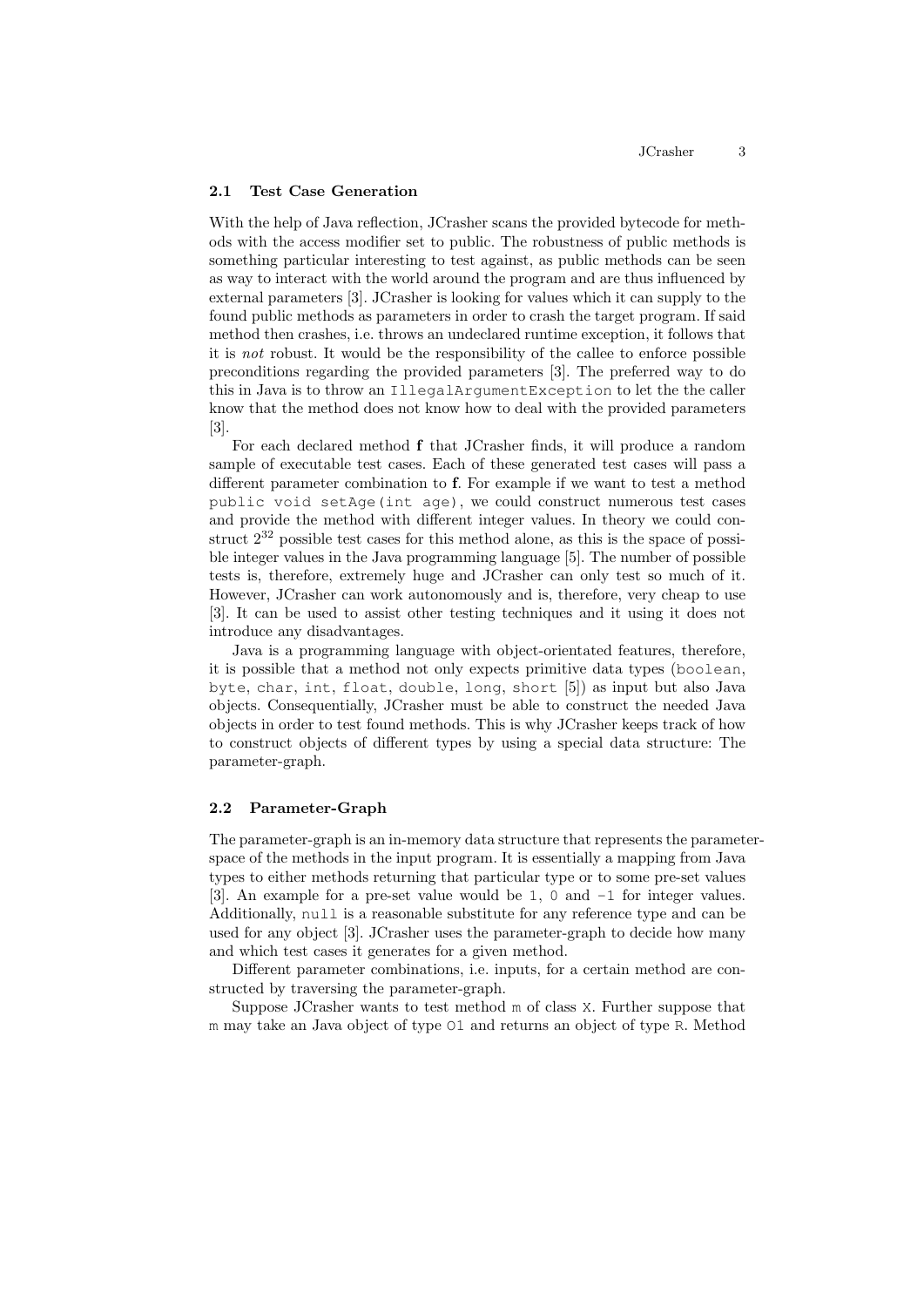m's signature looks like this: X.m(O1) returns R. JCrasher infers from this that it needs to know how to construct an object of type O1 to successfully test method m. Additionally, JCrasher infers from the return type that method X.m is a valid way to construct objects of type R [3]. This knowledge is kept inside a graph structure.

A benefit of using graph-like structures is, they are rather easy to visualize. Figure 1 illustrates how JCrasher chooses a suitable parameter-combination for a method. The root element of the graph contains the method we want to test, here it is method f of class DemoClass. An edge in the parameter-graph, from a type to a method or an explicit value, denotes a way to construct a value of this specific type. Multiple edges from the same source simply depict alternative ways to construct values. For instance, the three outgoing edges from int mean that JCrasher can select one of the three values -1, 0 and 1 as an actual parameter.



Fig. 1. Traversable parameter-graph to create different parameter combinations [3, p. 1030].

Essentially, traversing the parameter-graph means creating different parameter combinations for a certain method. This particular graph in Figure 1 yields the following possible combinations:  $f(\text{null}, -1)$ ,  $f(\text{null}, 0)$ ,  $f(\text{null},$ 1), f(new  $A(null)$ ,  $-1$ ), ..., f(new  $B() .m(1)$ , 1).

JCrasher can derive test cases based on these parameter-combinations. Each parameter-combination gets translated into one test case. Figure 2 shows one of the possible test cases which could be generated by traversing the above parameter-graph. First, an object of class DemoClass is generated by its default constructor. Afterwards, the method under test, f, is called. Note that, every single test case is wrapped in a try-catch block.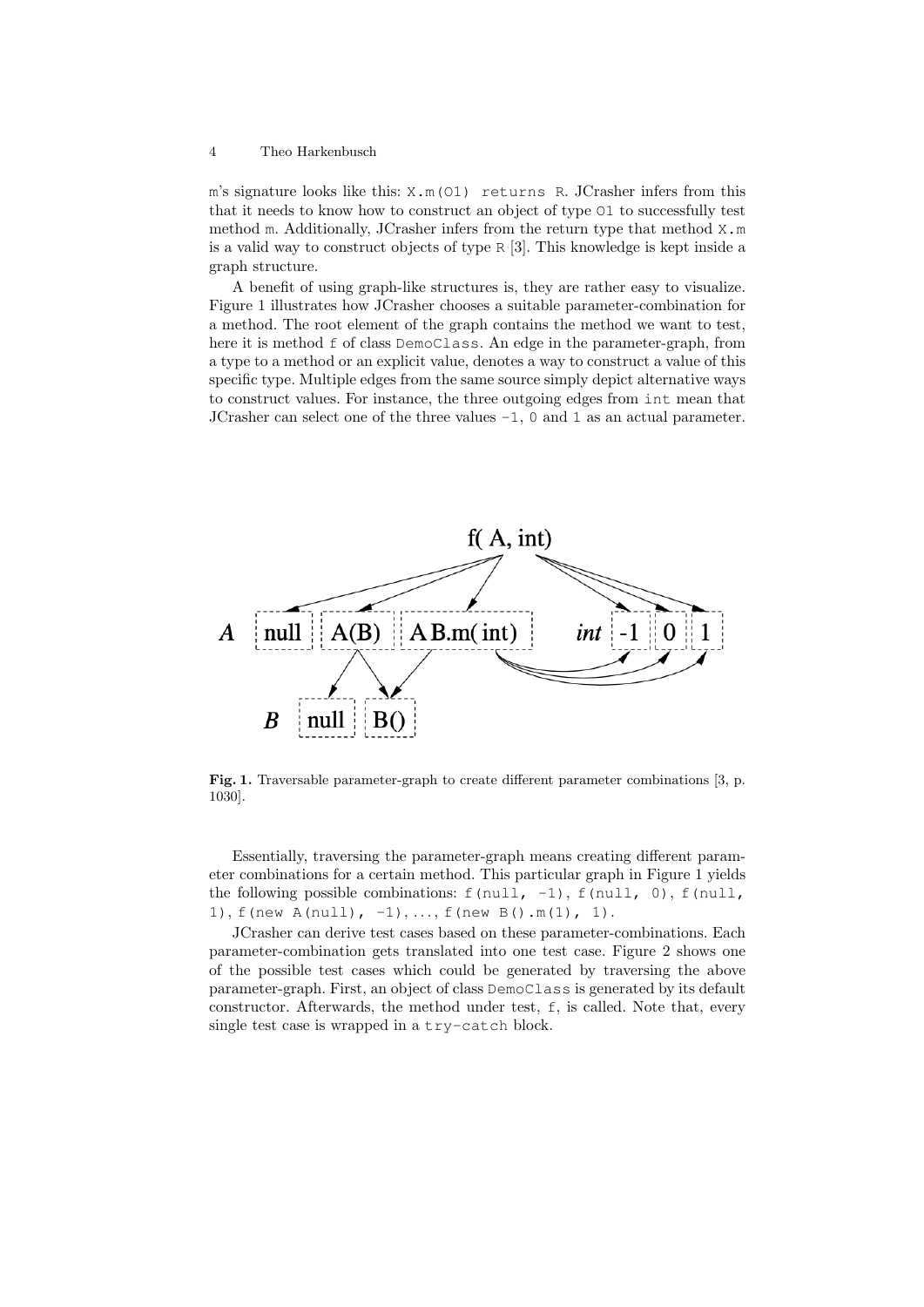```
public void test1() {
  try {
    //test case
    DemoClass c = new DemoClass();
    c.f(new A(null), -1);
  }
  catch (Exception e) {
    dispatchException(e);
  }
}
```
Fig. 2. Derived test case from the parameter-graph in Figure 1. The actual call to the method along with the parameter-combination  $f$  (new A(null),  $-1$ ) [3, p. 1032].

These test cases can be executed with JUnit. During the execution, JUnit catches every possible Java Exception that the method under test may throw. It simply dispatches the caught exceptions forward to the JCrasher runtime. Based on its novel heuristic functions, JCrasher will decide if the exception may indicates a bug in the method under test or is possibly caused by a precondition violation. The exception is then reported back to JUnit (which flags the test case as failed) or suppressed, respectively [3]. The following section will describe the heuristics which these decisions are based upon.

### 2.3 Heuristic Approach

JCrasher uses a heuristic approach to differentiate whether a caught exception during the test execution was caused by a genuine bug or merely by violating possible preconditions of the method under test. The reason is that JCrasher wants to reduce it's number of reported false positives, i.e. test cases that are falsely flagged as failing when in reality no robustness problem is present. The approach is based upon the Java sub-class hierarchy of java.lang.Throwable [3]. The main idea is to use the class which the given exception extends as a guiding rule. Figure 3 illustrates this by annotating the class-hierarchy of Throwable with recommendations how to deal with this kind of exception.

An Error always denotes a serious problem, e.g. when the JVM (Java Virtual Machine) runs out of memory space. Thus, errors should never be caught. And, indeed, the generated JUnit test cases only catch Exceptions and never an Error as seen in Figure 2.

Exceptions can be divided into two groups in Java. The first group being so called checked exceptions. These exceptions have to be declared by a special throws statement in the method's signature. The most prominent example is the basic IOException which indicates problems with the input or output; it often occurs when (miss-)handling files. If JCrasher encounters a checked exception, it assumes that it was thrown to enforce some kind of precondition. Checked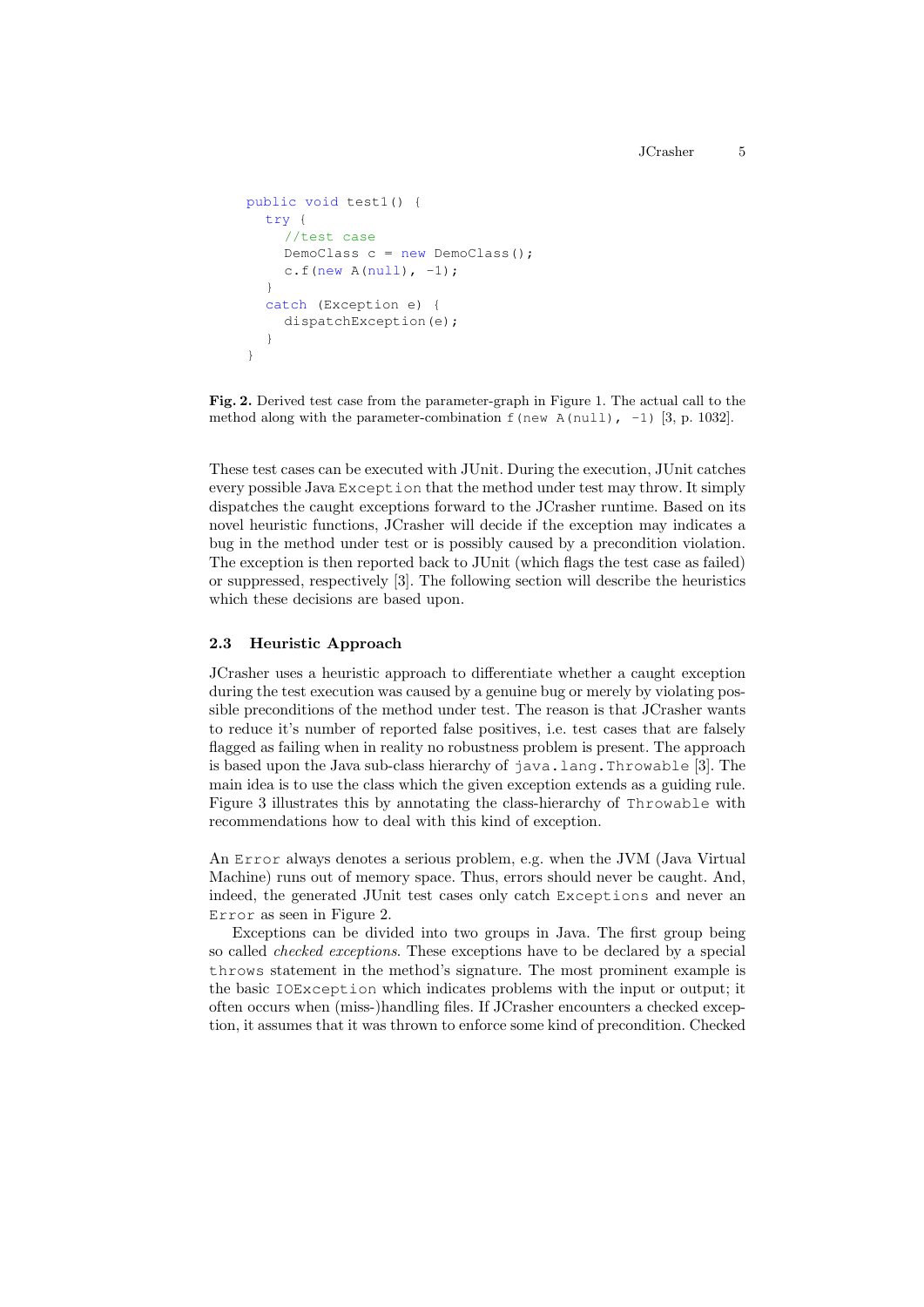6 Theo Harkenbusch



Fig. 3. The Java sub-class hierarchy of java.lang.Throwable is used to determine if a caught exception was raised by a robustness bug [3, p. 1033].

exception are therefore never reported back to JUnit. They are suppressed and not considered to be caused by a robustness bug. Figure 4 illustrates this with a fictive method that would throw a checked exception if the given integer parameter was less than 10.

```
// testing with i = 5;
public void method(int i) throws CustomException {
  if (i < 10)
    throw new CustomException();
  // ...
}
```
Fig. 4. Example of a non-bug according to the heuristics as the method under test would throw a checked exception of type CustomException when provided with parameter  $i = 5$ .

The second group consists of unchecked exceptions which are runtime exceptions. In contrast to checked exceptions, runtime exceptions can be declared by methods or constructors but a declaration is not obligatory. Any method may potentially throw an unchecked exception [3]. Unchecked exceptions can again be subdivided into two groups (see the bottom of Figure 3). The general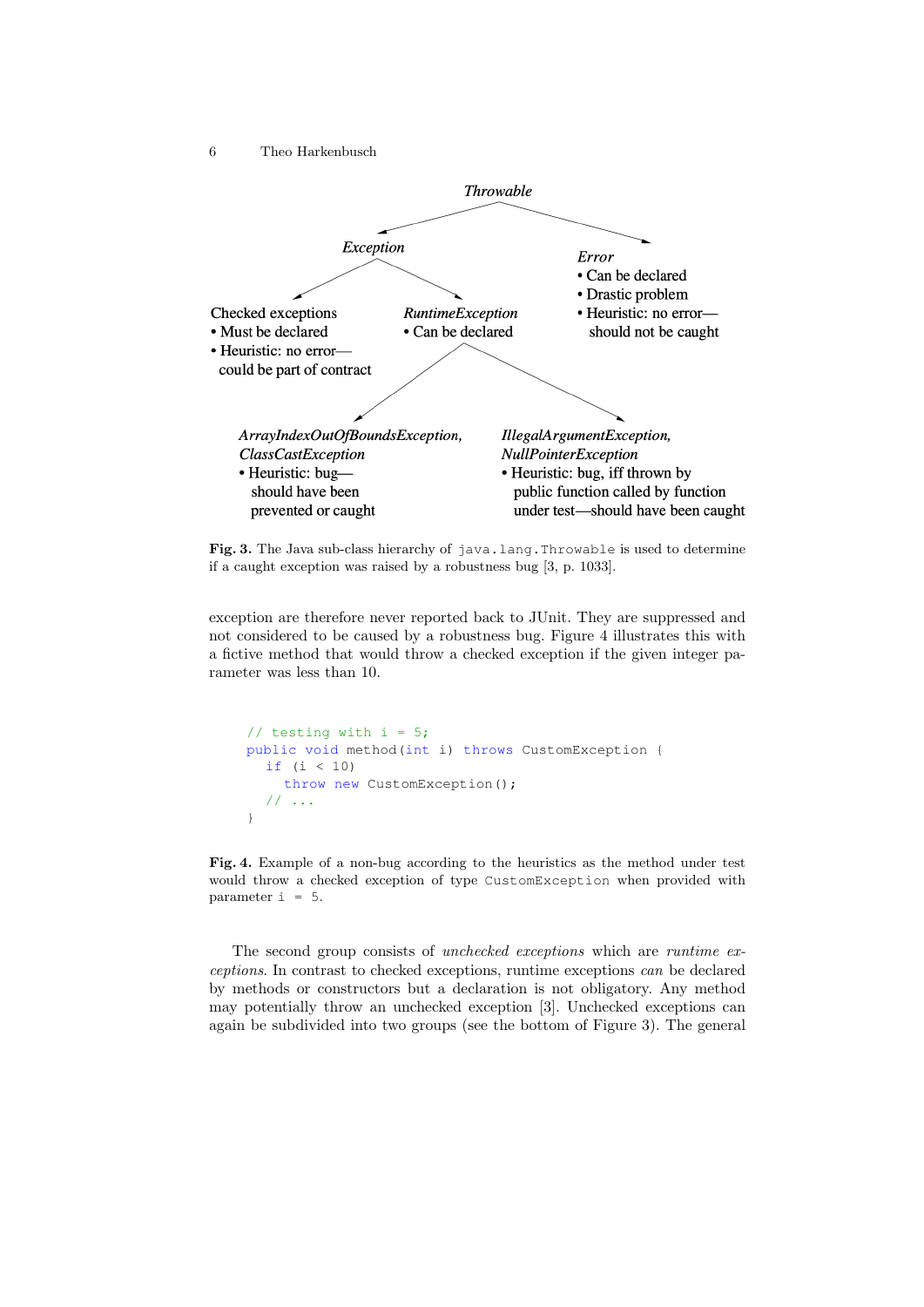idea is that unchecked exceptions of the first group are "typically thrown by low-level functions mostly implemented by the JVM" while the second group indicates a violation in regards to some precondition. Examples of the first group of unchecked exceptions are ArrayIndexOutOfBounceException and ArithmeticException. If an unchecked exception of this group is dispatched to JCrasher, it will be reported to JUnit as a potential robustness problem. Even if the tested method f did not throw the exception directly but called another method which then threw the exception, f is to blame for not catching and handling it [3]. Consider Figure 5 for an example of what JCrasher considers a robustness problem.

```
// testing with pos = 0;
public void method(int pos) {
  int [] myArray = \{2, 4, 8\};
  // ...
  myArray[pos]; // ArrayIndexOutOfBoundsException
}
```
Fig. 5. Example of a bug according to the heuristics as the method under test would thrown an unchecked ArrayIndexOutofBoundsException when provided with parameter pos = 0.

However, if JCrasher encounters an unchecked exception of the second group, it usually indicates that the used parameters violate the method's precondition. Examples are IllegalArgumentException and IllegalStateException which are both considered Java best practise for reporting problems with the provided inputs [3]. Consequentially, JCrasher's heuristics tend to suppress these exceptions as they are usually not caused by program bug. Please note that there were a few special cases mentioned in the original JCrasher paper that depend on an analysis of the call-stack [3]. Due to the restricted nature of this report, we will not discuss them here.

#### 2.4 Static State Resetting

When multiple test cases are executed sequentially, there is a chance of unwanted interdependencies between the test cases. All test cases that are executed in one single JVM instance share the same class object at runtime (see Figure 6). If one of the test cases now modifies the static state of this shared class object, all other instances of this class that run in the same JVM reflect this modification. This is highly undesirable since the reason of a failing test case can not be determined precisely any more [3]. A preceding test case might have tinkered the static state which in turn caused the test case to fail even in the absence of a robustness critical code.

There are three possible solutions to this problem.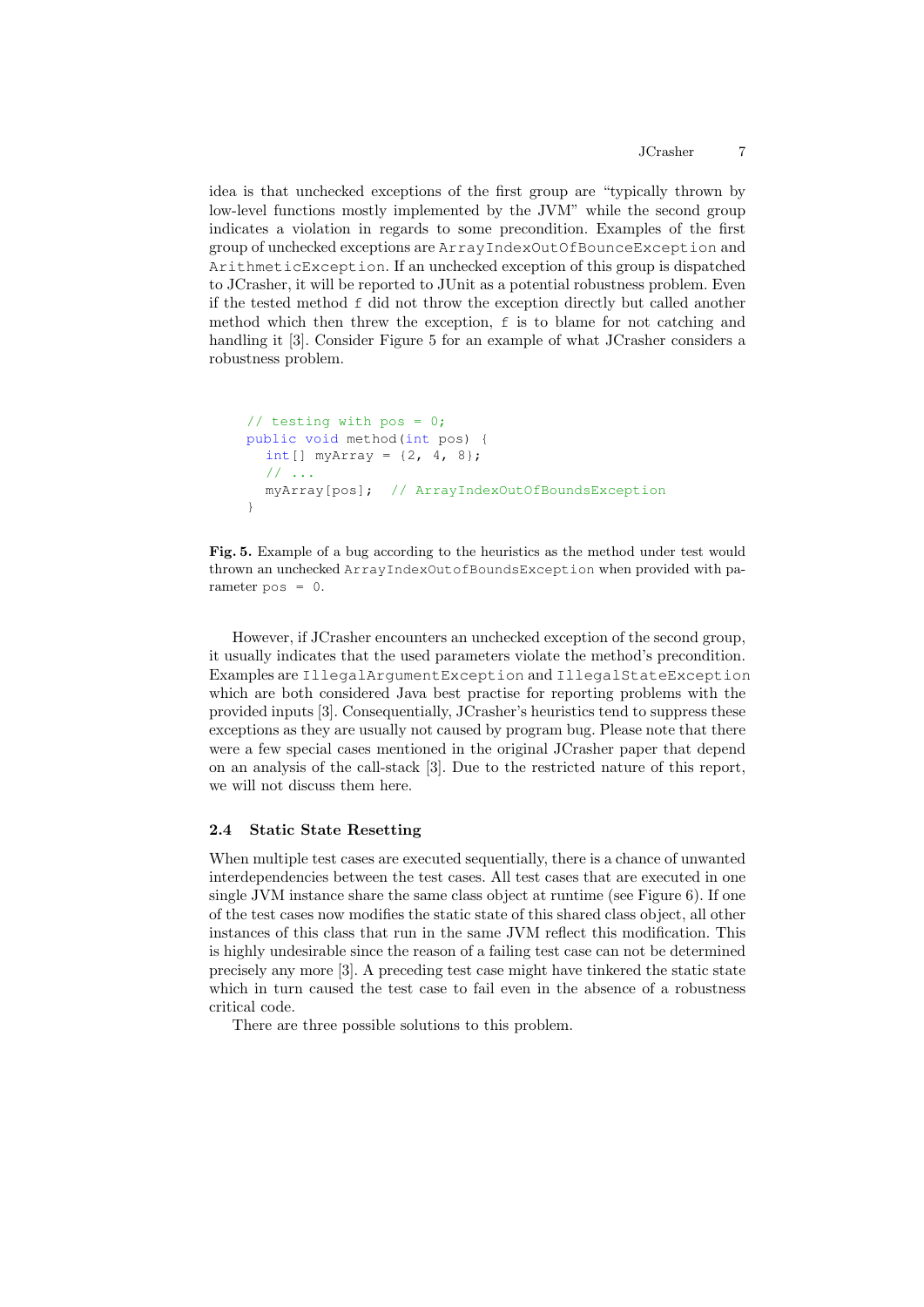

Fig. 6. All test cases use the same class object at runtime as there is only a single JVM instance.

The most naive solution would be to simply use multiple JVMs in order to avoid the interdependencies. However, this approach involves the expensive task of starting, loading and tearing down each individual JVM instance which is why the other approaches seem more reasonable [3].

The second approach is to let each test case operate on a separate copy of a class object by using different class loaders. This way no test case will modify the static state of a class object another test can access.

Nevertheless, the solution that JCrasher actually makes use of, is the third one: "Modifying the code under test at the bytecode level to expose static reinitialization routines, which get called after the end of each test case" [3].

They conducted multiple experiments on the performance of each proposed solutions and found out that use of multiple class loaders is approximately twice as fast as the naive approach. However, the class loading approach was about 20 times slower compared to the re-initialization [3]. For this very reason, the following paragraph will only concentrate on the technicalities of the re-initialization technique.

The idea is to imitate the original JVM initialization progress and re-initialize already used classes after each test execution [3]. For this to work, the loaded classes are manipulated at bytecode level. In Java the method <clinit>() contains the compiled variable initializer for static fields of a class. This method gets called by the JVM only at the beginning when the class needs to be loaded. It can not be called from regular Java code as the method name contains square brackets, which are invalid characters. The approach replaces the JUnit class loader with a custom one. Essentially, the idea is to create a copy of that method which is callable by custom Java code. The original static initializer method is then modified to call the copy and afterwards notify JCrasher to add this class to a list of classes that are flagged for re-initialization [3]. After each test case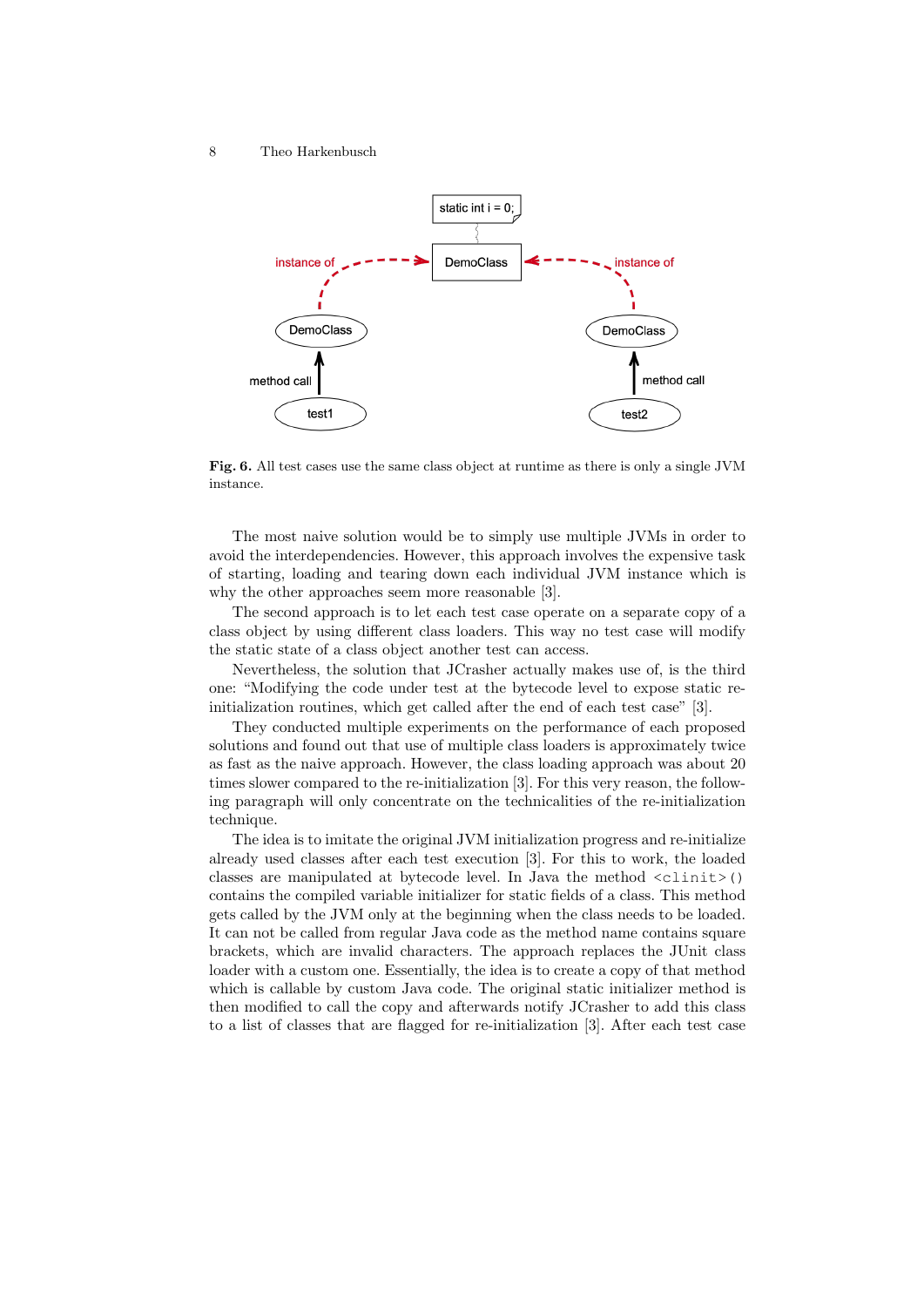execution, JCrasher calls the copied method for each class in that list again. This reset the static variables of the loaded classes back to the value they would have been when they were originally initialized.

It is noteworthy that this approach, although really fast, differs from the original Java initialization. The order of the class re-initialization depends on the order of the original initialization. This can potentially lead to some problems especially if there happens to be a cyclic dependency between static data of different classes. However, Csallner and Smaragdakis note that the odds of this happening are highly unlikely [3].

## 3 Related Work

Software testing has been around for a long time now. It became an essential part in the work routine of software engineers. Therefore, it exists a vast amount of different ideas and techniques to improve the testing process. In the original JCrasher paper some work that is most similar to JCrasher has already been discussed. This section will therefore briefly present some newer testing techniques that somehow are related to the approach presented in this report instead.

Randoop ("random tester for object-orientated programs") is a tool that generates test cases for Java programs by using a so-called feedback-directed random testing approach [9]. This approach is heavily motivated by random testing. However, it enhances the normal random testing approach by using feedback it gathers from executing tests with freshly generated inputs in order to avoid producing illegal and redundant inputs [10]. When a new possible input for a method is generated, it is automatically executed and checked against optionally user-provided contracts. Randoop will then output two test suits. The first one includes test cases that violate the provided contracts while the second test suits contains regression tests that do not violate contracts and can be used to discover deviant behaviours of two versions of the same software [9]. By using runtime-feedback Randoop can avoid generating redundant inputs which can occur when following a normal random testing approach. The authors of Randoop claim that they found severe flaws in commonly used commercial software as well as in open-source projects [10].

Palulu is another tool aimed to simplify software testing. It tries to tackle the problem that input generators often produce more illegal than helpful inputs when not provided with a formal specification. The combination of dynamic analysis and random testing alongside an example execution of the program under test yields a model of legal call sequences. This model influences a random input generator to produce more legal but still diverse inputs [1].

## 4 Conclusion

JCrasher aims to uncover robustness related bugs in Java programs. It produces JUnit test cases that test public accessible methods by providing it with randomly generated but type correct inputs. JCrasher uses a special graph-like